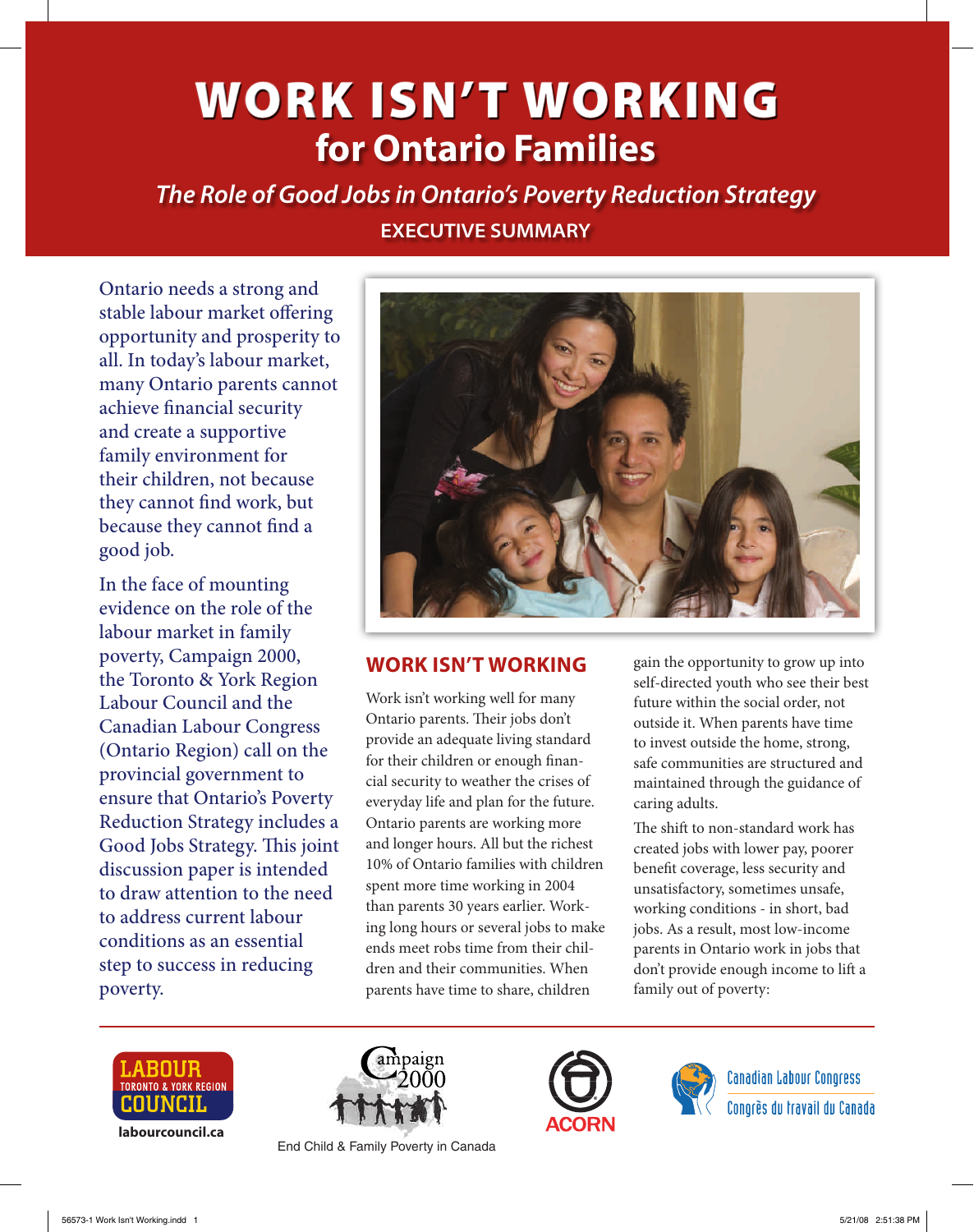

- 41% of children in low-income families in Ontario live in a family where at least one parent worked full-time, all year
- 70% of low-income children in Ontario live in families where at least one parent participated in the workforce in the previous year.

# **Good Jobs Disappearing**

Across the Ontario labour market an increase in precarious or non-standard work has meant lower unionization rates, more unstable hours and higher incidences of low income. Ontario experienced significant manufacturing job losses since 2002, increasing rapidly through 2007 and the first quarter of 2008. Large losses are occurring in well-paid, unionized manufacturing sectors like the automotive sector. There has also been an increase in temporary work, and in the unregulated sub-contracting of full-time work for a single employer, skirting labour legislation protections.

The loss of good jobs impacts families. The average worker who replaces a lost manufacturing job with new work experiences a 25% cut in income. For a worker in a lower-paid job, that

25% cut can mean a direct slide from making ends meet into poverty. The impact of replacing a lost automotive sector job with one in the expanding retail sector is evident in the \$20 gap between the 2006 median hourly wages for motor vehicle manufacturing (\$31.30) and for retail (\$10.50). A worker making that shift would lose over two-thirds of their income if able to find full-time work in retail, a sector where part-time work predominates.

# **Discrimination Impacts Labour Market Access**

There is clear evidence of disproportionately higher rates of poverty among families in racialized groups, whether immigrants or Canadianborn, at the same time as the proportion of the workforce coming from racialized communities has grown to almost 25%. Racialized youth make up one quarter of Ontario's young people and nearly half of Toronto's. Poverty reduction will require ensuring racialized workers access to the labour market without having to surmount barriers of discrimination.

# **Immigrants face Barriers**

Until 1985 the poverty rate for Canadian-born Ontarians and immigrants was the same. Since the mid-1980s newcomers start behind and don't catch up despite arriving with higher levels of education. That immigrants have been increasingly drawn from racialized groups has been identified as a major factor in this change. For poverty reduction to succeed, employment access and ability to advance must be based on training, skills and experience without barriers of discrimination.

## **Pathways to Good Jobs**

Campaign 2000, the Toronto & York Region Labour Council and the Canadian Labour Congress (Ontario Region) see roles for government, labour and the private sector in increasing the availability of good jobs in Ontario to re-build a broad middle-income sector and enable more Ontario parents to lift their families out of poverty. Restoring the centre to manufacturing workers is one challenge; gaining the centre for marginalized workers in bad jobs is another.

Within the broad range of its powers, the provincial government can do much to lead labour and the private sector into a change process to the benefit of low-income children whose parents are struggling to build a secure life. Regulation, unionization, stimulation of manufacturing for a green planet and public investment can all support parents toward a more secure standard of living for their families and recreate a broad, stable social base for Ontario.

Strategic approaches to strengthening the labour market in Ontario for lowincome parents include: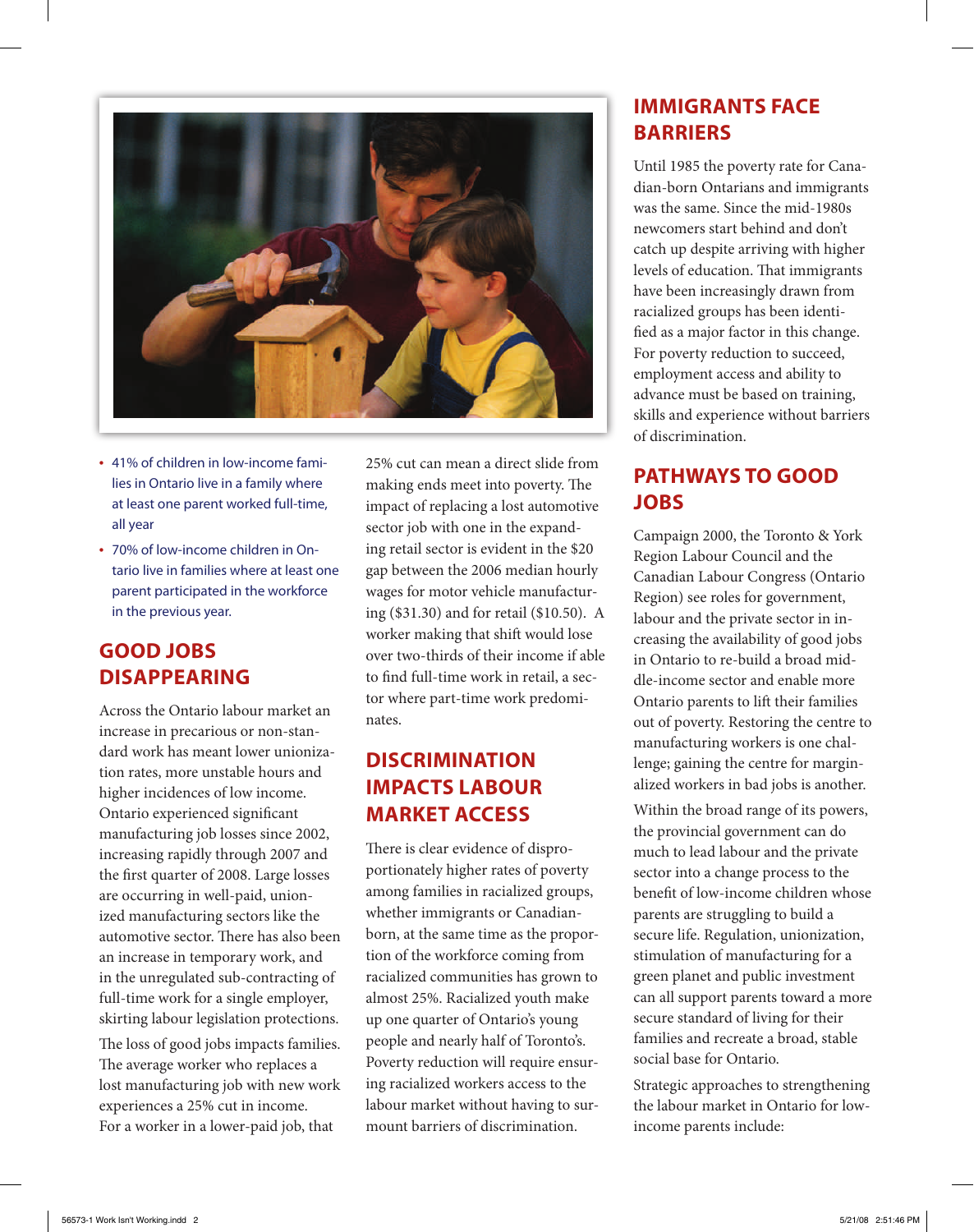- Turning bad jobs into good jobs through regulation and unionization
- Investing in essential public resources and maximizing the public benefit of public procurement
- Stimulating manufacturing for the global green economy.

## ❶ **Turn Bad Jobs into Good Jobs**

#### **Unionize to Improve Job Quality**

Unionization helped develop Ontario's broad middle class in the mid-20th century and unionization can play a similar, positive role in the 21st century. Union wages, with their ripple effect, raise the wages of low-paid non-union workers, improving labour market conditions for low-income parents. In 2006, 27.9% of Ontario's service sector was unionized, the second lowest provincial rate in Canada. As part of its poverty reduction strategy, Ontario needs to:

- Reinstate card certification across all sectors, including the service sector, to protect vulnerable workers from intimidation in the voting process
- Update the Labour Relations Act to create fair access to unionization for precarious workers
- Offer provincial government support to union and management cooperating on joint training models to improve skills and job prospects
- Increase unionization of racialized workers through engaging the diverse unrepresented workforce.

#### **Regulate to Improve Job Quality**

Much service sector work is precarious: substandard, insecure and unstable. Along with unionization, regulation can improve the quality of these jobs and the lives of Ontario children in low-income families. Ontario must update the Employment Standards Act (ESA) and ensure rigorous enforcement of labour laws. As part of a Poverty Reduction Strategy that supports good jobs:

- Expand the ESA definition of employee to cover all workers in precarious work
- Expand the ESA to hold employers legally responsible for employment standards for both direct and indirect work, including workers hired through a temporary agency, nominal subcontractor or on own account
- Increase workplace inspections and prosecutions of violations and nonpayment of orders.

## **Address Workplace Discrimination**

Fairness, equity, maintenance of the social fabric and future labour market demands require a labour market free of discrimination. This goal lies within the combined capacity of government, labour and the private sector.

- Implement measures such as employment equity to ensure racial discrimination is not a barrier in the workplace
- Support initiatives to remove barriers to employment for immigrants
- Ensure gender discrimination is not a barrier in the workplace and pay equity is addressed.

## ❷ **Invest in Essential Public Resources and Maximize the Benefit of Public Procurement**

## **Maintain Public Infrastructure with Good Jobs**

Much public spending occurs on essential services and physical infrastructure central to the functioning of private industry. Public spending should provide maximum public benefit and ensure jobs in these sectors

do not leave families in poverty:

- Public capital investment should also be seen as labour market investment that creates good jobs in the building and maintenance of public infrastructure
- Maintain stable, good jobs in municipal and other public services.

### **Maintain Public Sector Health and Education**

Access to quality health services and education provides children in lowincome families with a fair chance at the future. Delivering quality health services and education creates good public sector jobs that provide parents with a chance to improve families economically and socially. To reduce poverty, the Ontario government needs to:

- Maintain access to quality health services and education
- Maintain stable, good jobs in health and education.

## **Support Strong Social Services**

Social services provide value-added work that builds a stable, safe society and reduces costs by preventing expensive emergencies and crisis